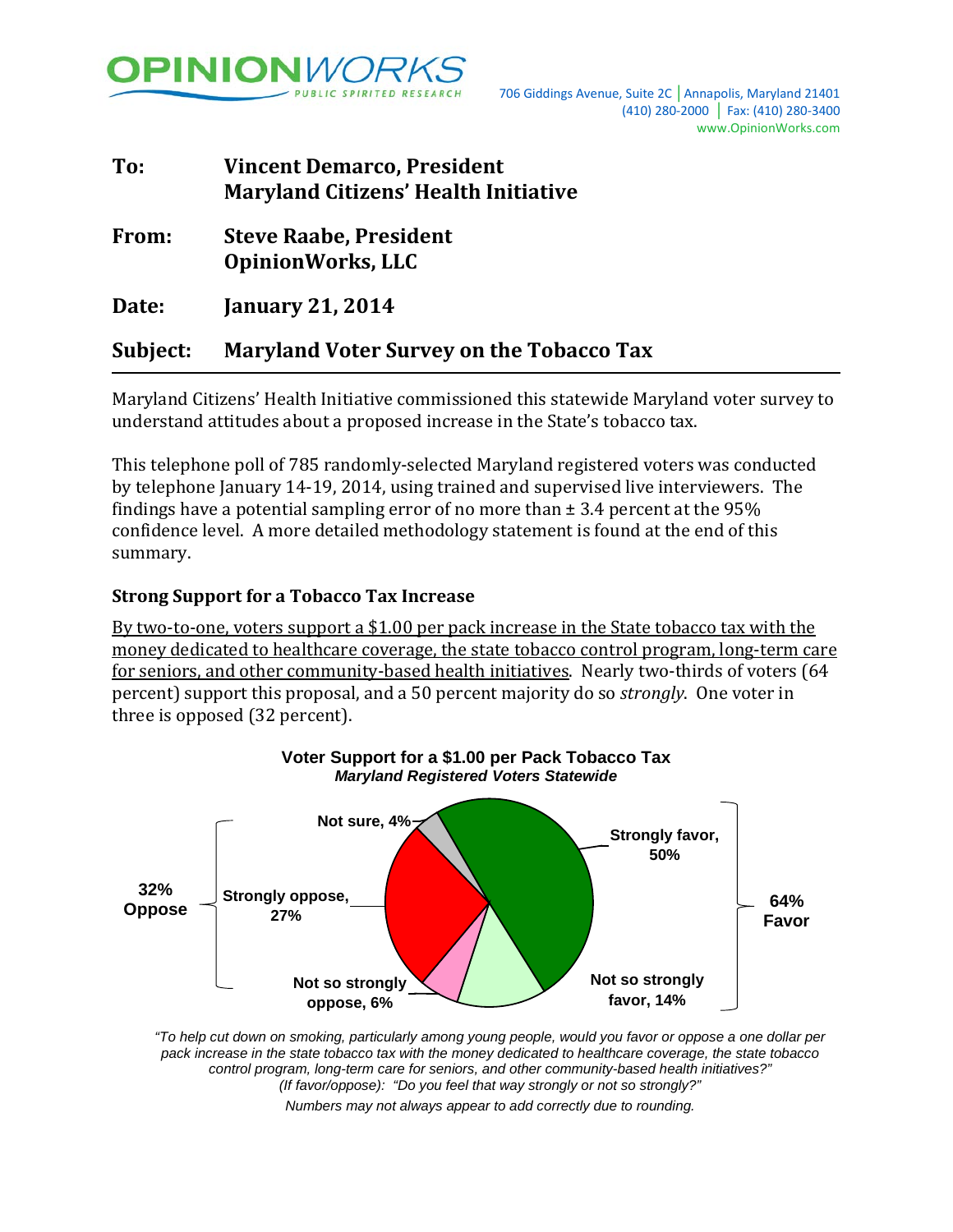Support is strong across major demographic subgroups and in all corners of the State.

- Sixty percent of men and 68 percent of women support the tobacco tax proposal.
- Across racial and ethnic groups, support is nearly identical in the mid 60s.
- In all metropolitan areas of the State support exceeds 60 percent, reaching as high as 82 percent in Baltimore City. In the 14 rural counties, a 57 percent majority support the tobacco tax proposal.

| <b>Voter Group</b>                                                                                     | Favor | <b>Oppose</b> |
|--------------------------------------------------------------------------------------------------------|-------|---------------|
| <b>All Voters</b>                                                                                      | 64%   | 32%           |
| Men                                                                                                    | 60%   | 36%           |
| Women                                                                                                  | 68%   | 29%           |
| <b>Whites</b>                                                                                          | 64%   | 34%           |
| <b>African-Americans</b>                                                                               | 66%   | 29%           |
| <b>All Others</b>                                                                                      | 62%   | 32%           |
| <b>Baltimore City</b>                                                                                  | 82%   | 15%           |
| <b>Baltimore County</b>                                                                                | 70%   | 28%           |
| <b>Montgomery County</b>                                                                               | 64%   | 32%           |
| <b>Prince George's County</b>                                                                          | 65%   | 29%           |
| <b>Greater Baltimore</b><br>(Anne Arundel, Baltimore City, Baltimore County, Carroll, Harford, Howard) | 67%   | 30%           |
| Greater Washington<br>(Charles, Frederick, Howard, Montgomery, Prince George's)                        | 62%   | 34%           |
| <b>Rural Counties</b><br>(14 counties in Western Maryland, Southern Maryland, Eastern Shore)           | 57%   | 39%           |

# **Voter Impact**

This poll also examined the possible political impact on legislative races of supporting or opposing the tobacco tax. The poll measured baseline Democratic and Republican support for generic legislative candidates, and then tested the impact on voter intention if one candidate supported the tobacco tax proposal while the other candidate opposed it.

*(continued)*